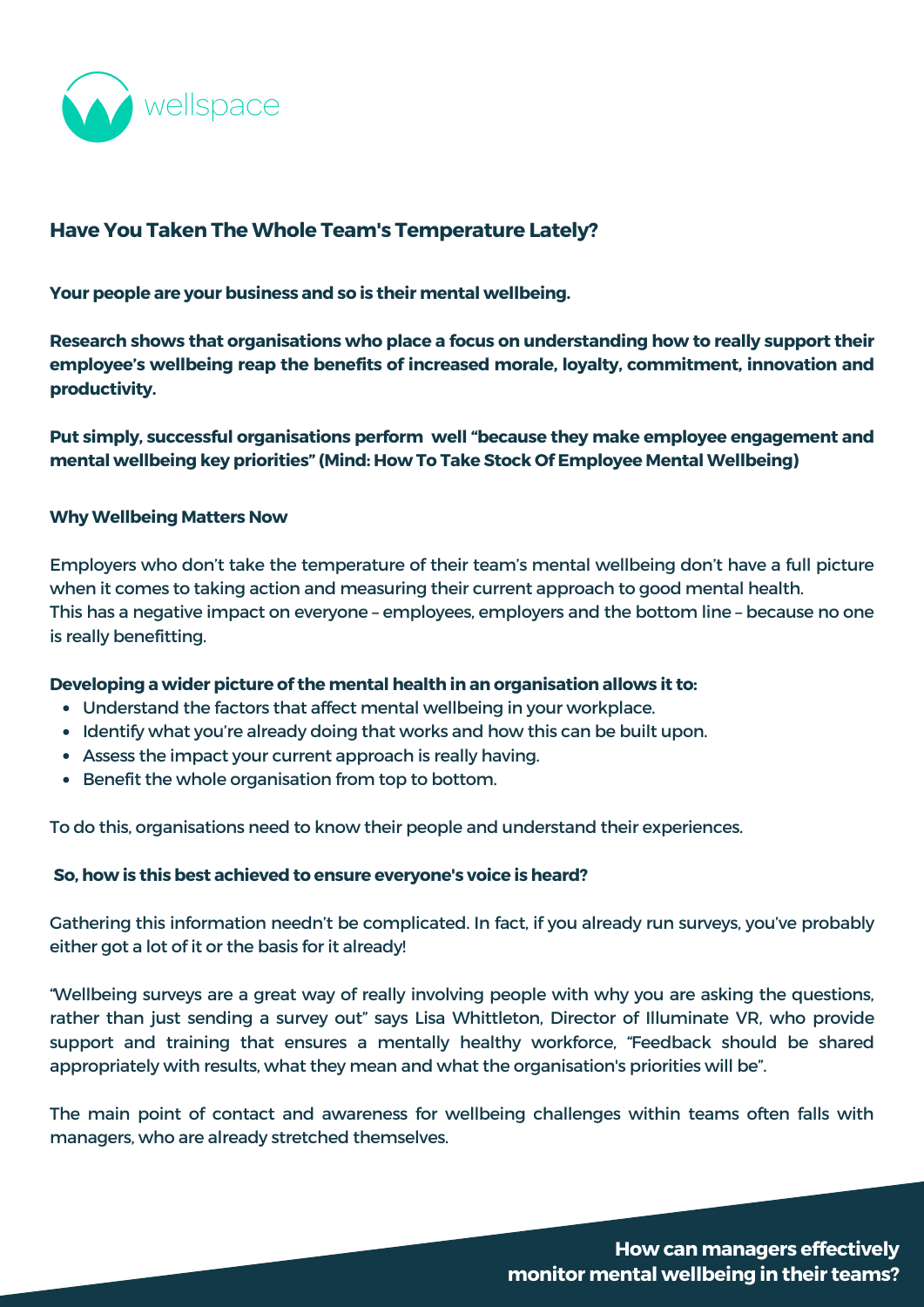- Can I tailor my management style to suit the needs of each team member, or do I need other support?
- Do I regularly ask the team what they need and how they're doing and is it an atmosphere of trust?
- Am I working to ensure workload, including deadlines, are reasonable, and that team member's remits are clearly defined and matched to employee's abilities?

#### **UNDERSTAND YOURSELF FIRST**

How people are treated and managed on a day-to-day basis is central to their mental wellbeing as well as how motivated and engaged they feel.

Managers need to be aware of their own managerial style and how this supports team members.

If your organisation already surveys employees around workplace experience, organisational culture and mental health, then this may provide some good insight and a basis for a team action plan around the key issues.

#### **A few questions managers could ask themselves are:**

- What a mentally healthy team looks like to them in terms of values and behaviours.
- Their thoughts on what the team does well to promote good mental health and how this can be built upon.
- Share what is currently impacting negatively on their mental wellbeing in the workplace.
- Understand as a team which of these issues are have in or beyond control and influence.

#### **CAPTURE EMPLOYEE EXPERIENCES**

**With the support of the HR department, managers can take this further by holding a team session to ask:**



The CIPD found that fewer companies invested in leadership training through the pandemic than in previous years, due to being too busy and training costs being too expensive**.**

## **However, this was the area that was flagged as most needed by staff.**

# **Wellspace |Wellbeing Re-Imagined**